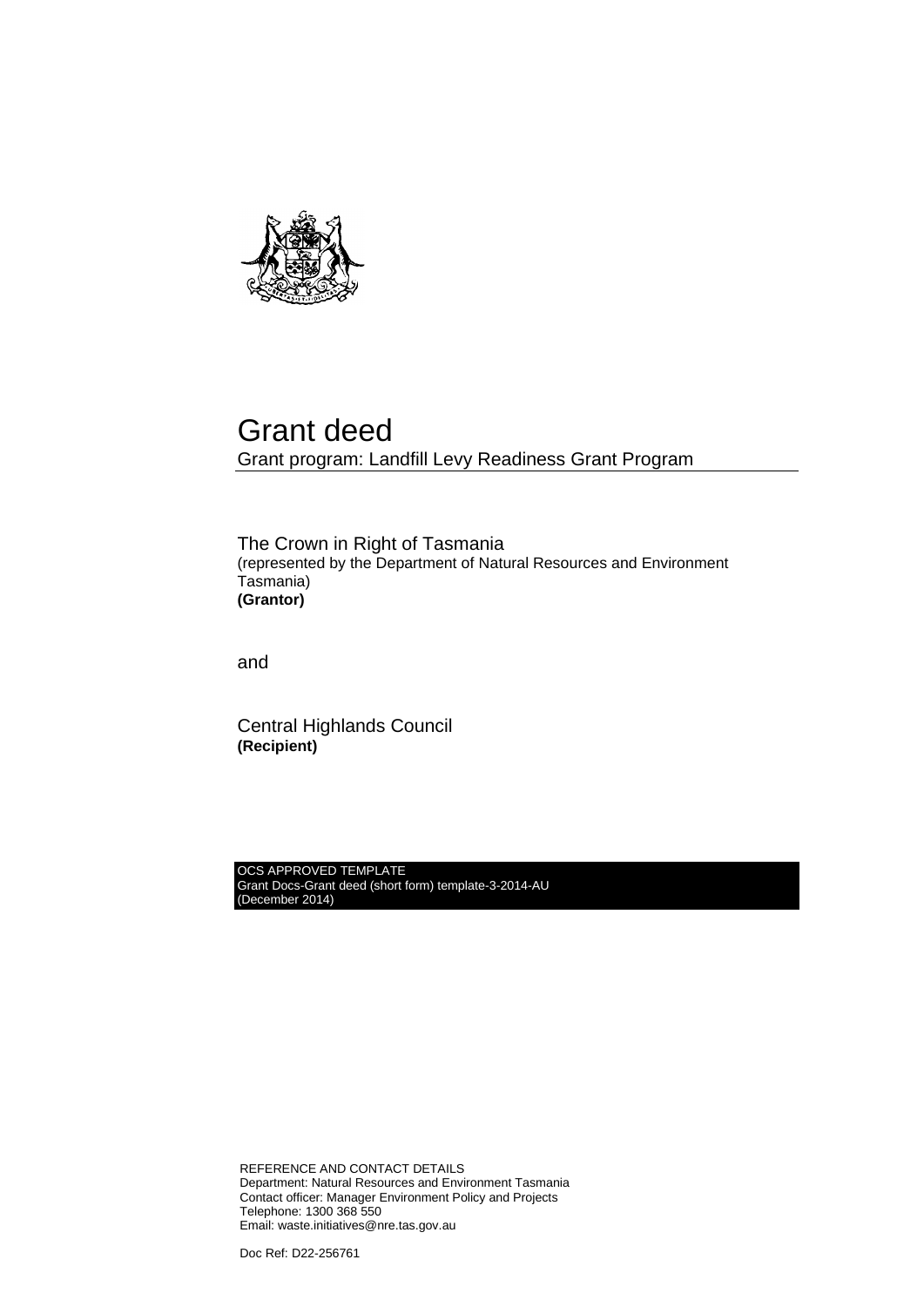## **Contents**

|                  | <b>Details and recitals</b>                            | 1              |
|------------------|--------------------------------------------------------|----------------|
|                  | <b>Information Table</b>                               | $\overline{2}$ |
| 1                | Definitions and interpretation                         | 3              |
| 1.1              | <b>Definitions</b>                                     | 3              |
| 1.2              | Interpretation                                         | 4              |
| 1.3              | Headings                                               | 5              |
| 1.4              | No rule of construction applies to disadvantage party  | 5              |
| 1.5              | <b>Information Table</b>                               | 5              |
| $\boldsymbol{2}$ | Grant                                                  | 6              |
| 2.1              | Agreement to provide Grant                             | 6              |
| 2.2              | Acknowledgments                                        | 6              |
| 3                | <b>Payment of Grant to Recipient</b>                   | 6              |
| 3.1              | Method of Grant payment                                | 6              |
| 3.2              | <b>Conditions affecting Grant payment</b>              | 6              |
| 4                | <b>Application of Grant and related matters</b>        | 6              |
| 4.1              | Application of Grant for Approved Purpose              | 6              |
| 4.2              | <b>Commencement of Approved Purpose</b>                | 7              |
| 4.3              | <b>Completion of Approved Purpose</b>                  | 7              |
| 4.4              | Compliance with Law                                    | $\overline{7}$ |
| 4.5              | <b>Financial records</b>                               | $\overline{7}$ |
| 4.6              | Notice by Recipient of adverse matters                 | $\overline{7}$ |
| 5                | <b>Publicity concerning Grant and Approved Purpose</b> | 7              |
| 6                | <b>Repayment of Grant by Recipient</b>                 | 7              |
| 6.1              | Repayment obligation                                   | $\overline{7}$ |
| $\overline{7}$   | Review, monitoring, audit, reports and related matters | 8              |
| 7.1              | Review, monitoring or audit of Relevant Matters        | 8              |
| 7.2              | Reporting                                              | 8              |
| 8                | <b>Representations and warranties</b>                  | 8              |
| 8.1              | Warranties                                             | 8              |
| 8.2              | No reliance by the Recipient                           | 8              |
| 9                | <b>Default Events and termination</b>                  | 8              |
| 9.1              | <b>Default Events</b>                                  | 8              |
| 9.2              | <b>Termination - Default Events</b>                    | 9              |
| 10               | <b>Special terms and conditions</b>                    | 9              |
| 11               | <b>GST</b>                                             | 10             |
| 12               | <b>Notices</b>                                         | 10             |
| 12.1             | Notice requirements                                    | 10             |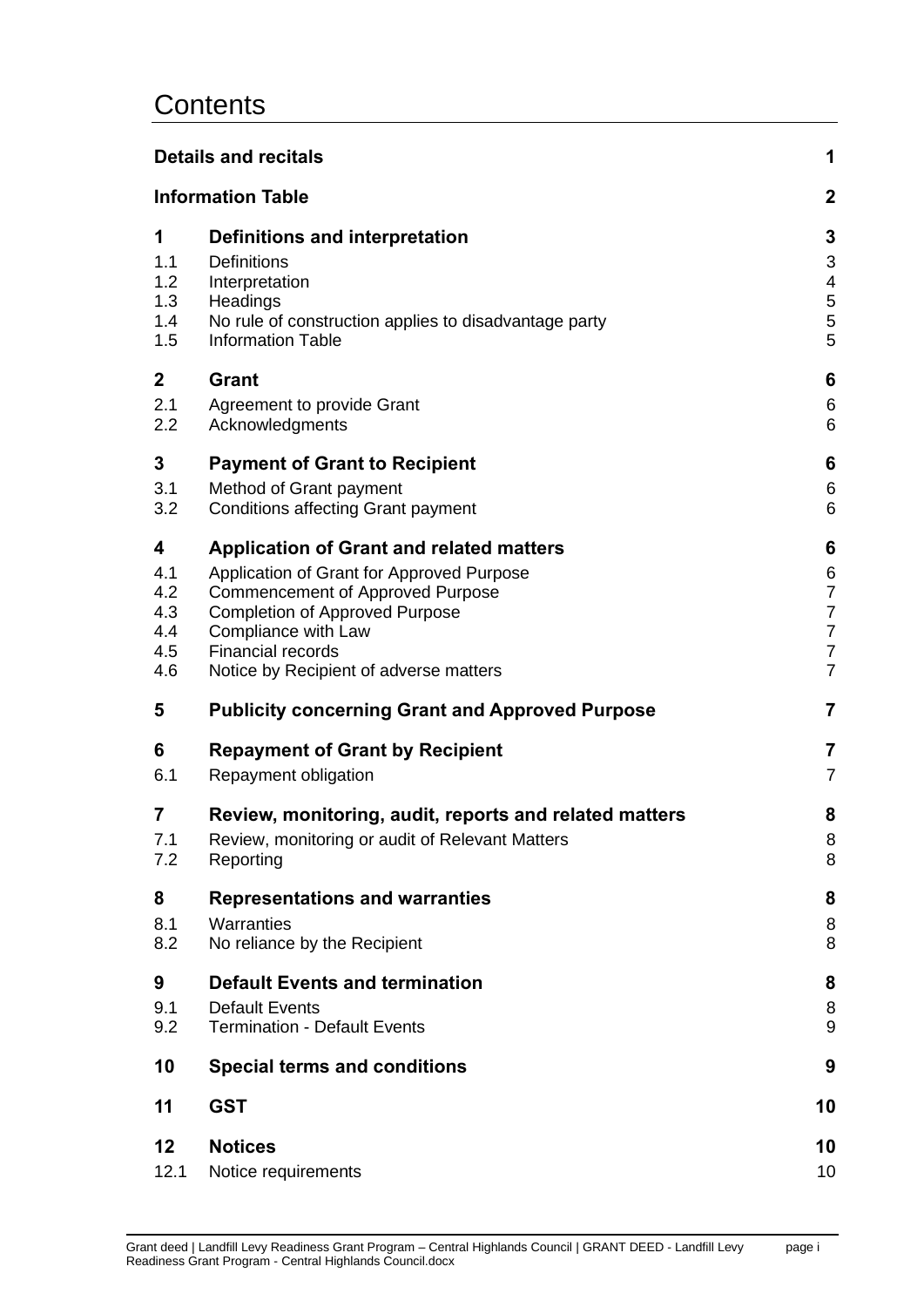| 12.2           | Method and address for delivery                       | 11 |
|----------------|-------------------------------------------------------|----|
| 12.3           | Time of receipt                                       | 11 |
| 13             | <b>Miscellaneous</b>                                  | 11 |
| 13.1           | Governing law                                         | 11 |
| 13.2           | Dispute jurisdiction                                  | 12 |
| 13.3           | Entire agreement clause                               | 12 |
| 13.4           | Liability                                             | 12 |
| 13.5           | <b>Benefit</b>                                        | 12 |
| 13.6           | Severance                                             | 12 |
| 13.7           | Counterparts                                          | 12 |
| 13.8           | <b>Further assurance</b>                              | 12 |
| 13.9           | No partnership or agency                              | 12 |
|                | 13.10 Legal costs                                     | 13 |
|                | 13.11 Amendment                                       | 13 |
|                | 13.12 Waiver                                          | 13 |
|                | 13.13 Successors and assigns                          | 13 |
|                | 13.14 Rights cumulative                               | 13 |
|                | 13.15 Set-off                                         | 13 |
|                | 13.16 No assignment                                   | 13 |
|                | 13.17 Disclosure                                      | 13 |
|                | 13.18 Determination                                   | 14 |
|                | 13.19 Consent and approvals                           | 14 |
|                | 13.20 Doctrine of merger                              | 14 |
|                | 13.21 No interference with executive duties or powers | 14 |
|                | 13.22 Surviving provisions and termination            | 14 |
| <b>Signing</b> |                                                       | 16 |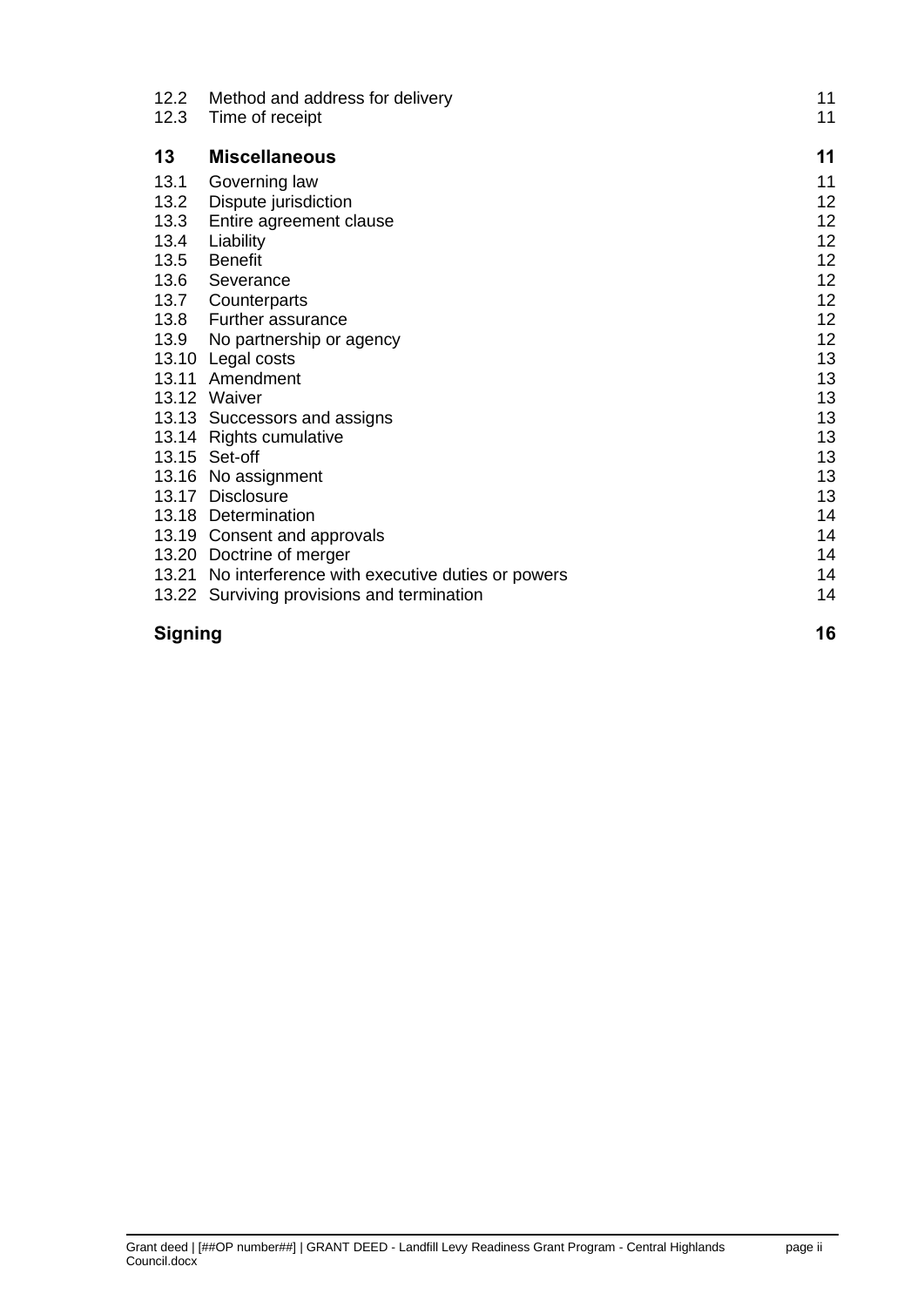# Grant deed

## <span id="page-3-0"></span>Details and recitals

### **Date:**

### **Parties:**

| Name                 | The Crown in Right of Tasmania<br>(represented by the Department of Natural Resources and Environment<br>Tasmania)                                                                                                          |
|----------------------|-----------------------------------------------------------------------------------------------------------------------------------------------------------------------------------------------------------------------------|
| Short form name      | Grantor                                                                                                                                                                                                                     |
| Notice details       | C/- Department of Natural Resources and Environment Tasmania,<br>GPO Box 44, HOBART, Tasmania, 7001<br>Email: secretary@nre.tas.gov.au<br>Attention: Secretary, Department of Natural Resources and Environment<br>Tasmania |
| Name<br>ACN/ARBN/ABN | <b>Central Highlands Council</b><br>30 472 494 899                                                                                                                                                                          |
| Short form name      | <b>Recipient</b>                                                                                                                                                                                                            |
| Notice details       | PO Box 20, HAMILTON, Tasmania, 7140<br>Email: council@centralhighlands.tas.gov.au<br>Attention: Lyn Eyles, General Manager                                                                                                  |

### **Recitals:**

- A. The Grantor has agreed to provide a monetary grant to the Recipient upon the terms and conditions set out in this Deed.
- B. The Recipient has agreed to accept the Grant on the terms and conditions set out in this Deed.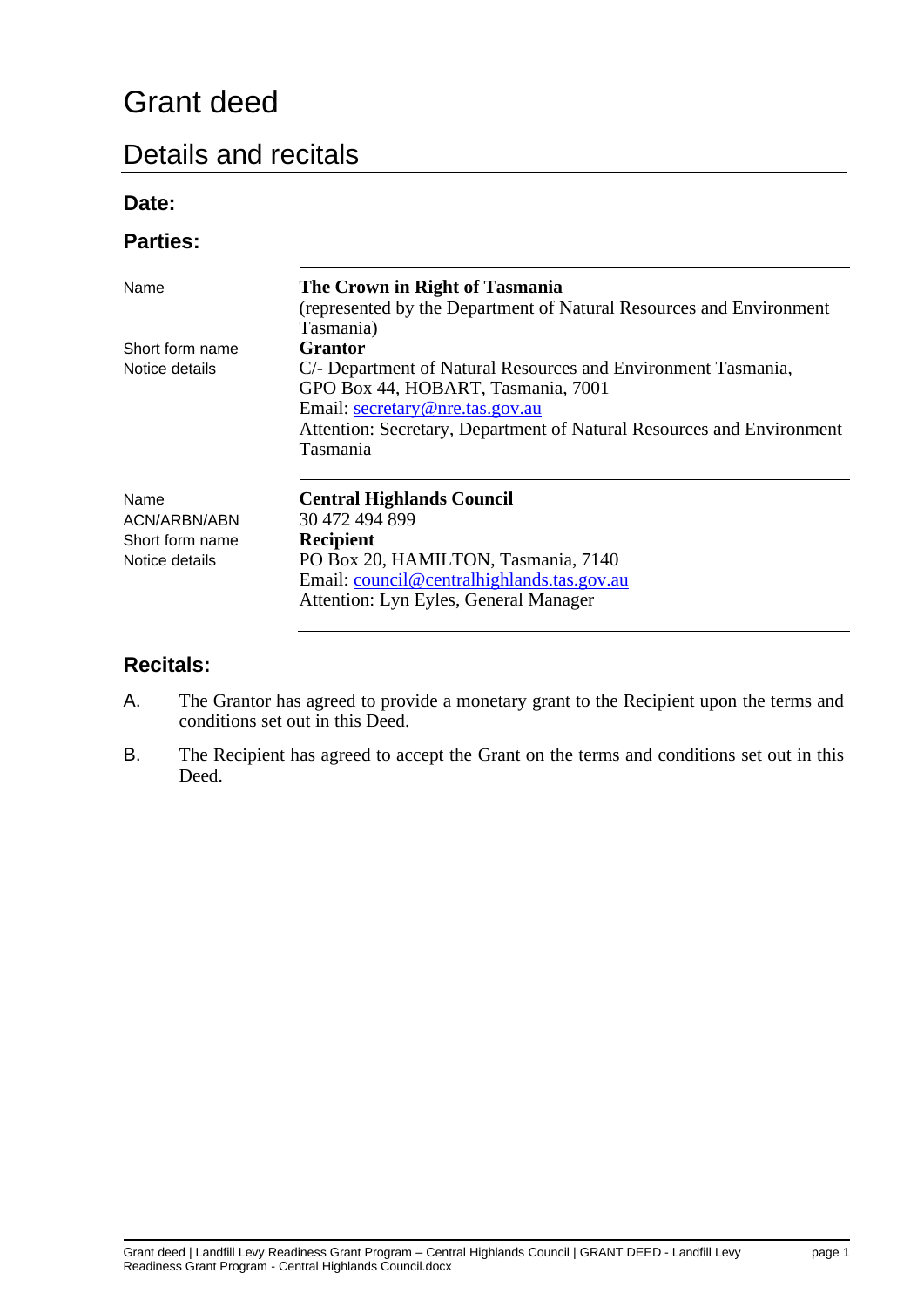## <span id="page-4-0"></span>Information Table

#### **Item 1 (clause 1.1): Approved Purpose for which the Grant is provided**

The contribute towards the costs of modifying systems and infrastructure of landfill and resource recovery businesses to be able to comply with the new legislative requirements contained in the *Waste and Resource Recovery Act 2022.*

### **Item 2 (clause 2.1): Grant Amount**

The grant amount is for nine thousand dollars (\$9,000) (plus GST if applicable).

### **Item 3 (clause 3.1): Payment method for the Grant**

The Grant is to be paid to the Recipient within 10 days of the date of this Deed by electronic funds transfer to the following account held by the Recipient:

| Account name:   | Central Highlands Council      |
|-----------------|--------------------------------|
| Bank:           | Commonwealth Bank of Australia |
| Branch:         | Glenorchy                      |
| BSB:            | 067 101                        |
| Account number: | 2804 4666                      |

### **Item 4 (clause 3.2(a)): Conditions precedent to payment of the Grant**

Nil

### **Item 5 (clause 4.2): Date for commencement of the Approved Purpose**

The date of this Deed.

### **Item 6 (clause 4.3): Date for completion of the Approved Purpose**

31 December 2022.

### **Item 7 (clause 7.2 ): Reporting requirements**

No later than 28 February 2023 (or otherwise as required by the Grantor from time to time), the Recipient must provide to the Grantor a report that details completion of the Approved Purpose, including showing the receipt, use and expenditure of the Grant. The report is to include copies of bank statements and tax invoices (as applicable) showing the receipt, use and expenditure of the Grant.

### **Item 8 (clause 10): Special terms and conditions**

Nil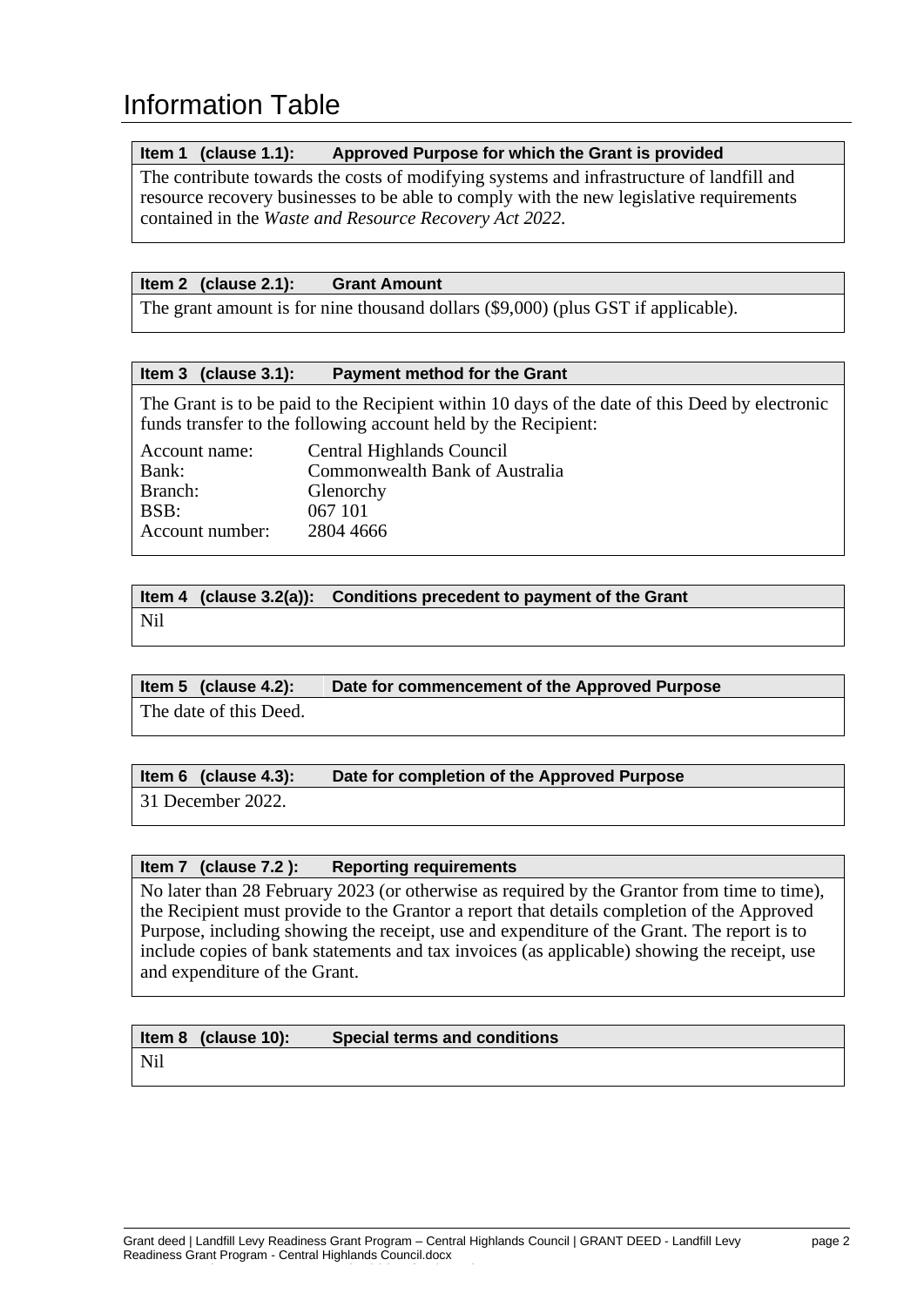The parties agree as follows:

### <span id="page-5-0"></span>**1 Definitions and interpretation**

### <span id="page-5-1"></span>**1.1 Definitions**

In this Deed, unless the context otherwise requires:

**Approved Purpose** means the purpose for which the Grant is provided as set out in Item 1.

**Authorised Officer** means:

- (a) if a party is the Crown or a Minister of the Crown, each of the Secretary of the department responsible for the administration of the Grant, an Acting Secretary of that department, a Deputy Secretary of that department, and a nominee of any of them; or
- (b) for any other party, a person authorised in writing by that party.

**Business Day** means a day that is not a Saturday, a Sunday, Easter Tuesday or a statutory holiday (as defined in the *Statutory Holidays Act 2000* (Tas)) generally observed in Hobart.

**Crown** means the Crown in Right of Tasmania.

**this Deed** means this deed and includes all its annexures, appendices, attachments and schedules (if any).

**Default Event** means each of the events specified in clause 9.1.

**Details** means the details and recitals set out above.

**Government Body** includes a body politic, a government (federal, state or local), a governmental, judicial or administrative body, a tribunal, a commission, a department or agency of any government, and a statutory authority or instrumentality.

**Grant** means the grant paid, or to be paid, by the Grantor to the Recipient pursuant to clause 2.1.

**Grantor** means the person or entity named above as Grantor and, where the context requires, includes the employees, authorised contractors and agents of that person. If the Grantor is a Minister of the Crown, a reference to the Grantor includes that Minister's predecessors and successors in office (as applicable).

**GST** means any goods and services tax or similar tax imposed by the Commonwealth of Australia (but excluding any penalty, fine, interest or similar payment).

**GST Laws** means applicable Laws relating to GST.

**Information Table** means the table titled 'Information Table' set out above.

**Item** means an item in the Information Table.

**Law** means:

(a) principles of law or equity established by decisions of courts;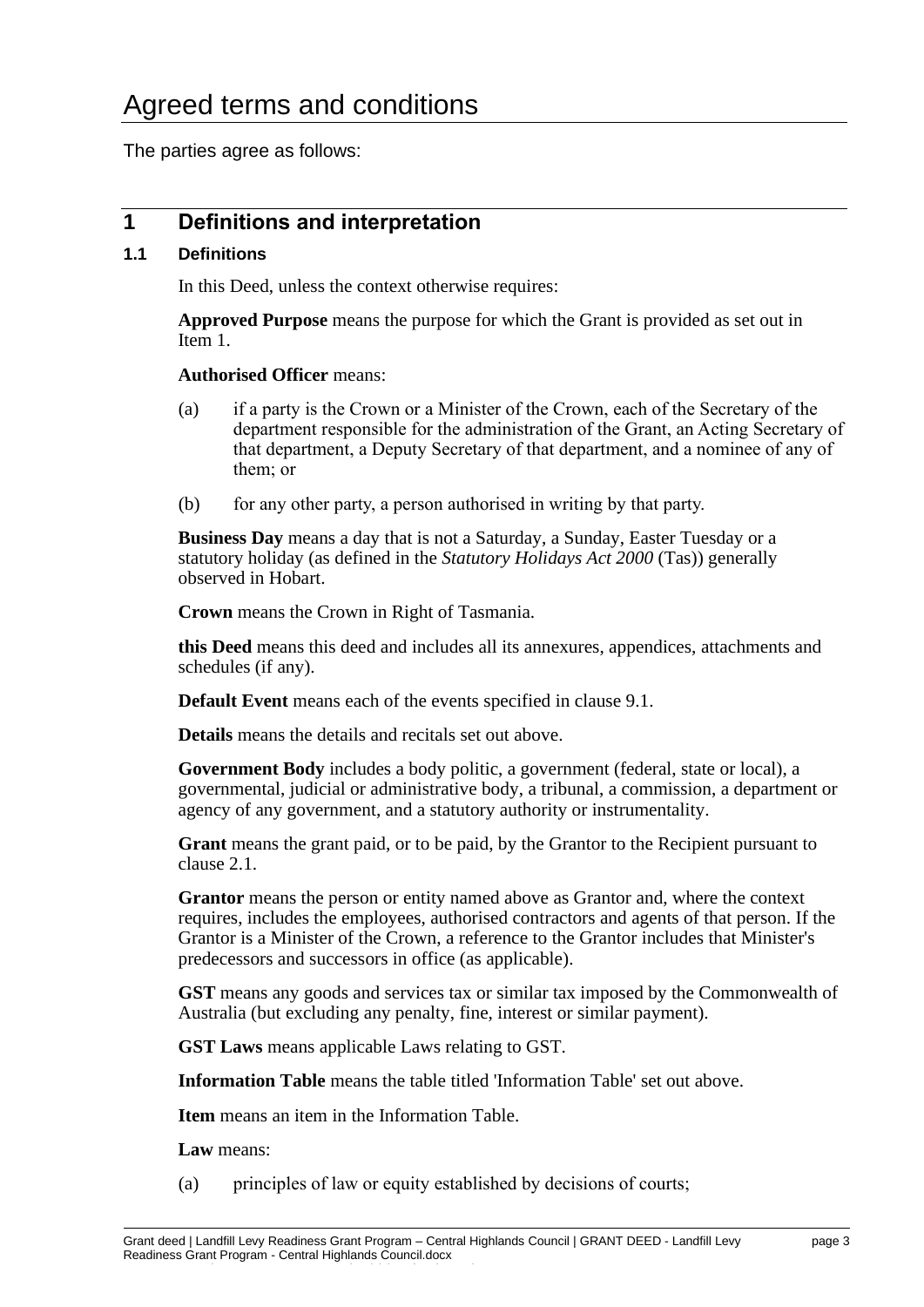- (b) legislation and subordinate legislation; and
- (c) requirements, approvals (including conditions) and guidelines of any Government Body that have force of law.

**month** means calendar month.

**Recipient** means the person named above as the Recipient and, where the context requires, includes the officers and employees of the Recipient.

**Relevant Matter** means any matter or thing related to any of the following:

- (a) the performance by the Recipient of its obligations under this Deed;
- (b) the receipt, use or expenditure of the Grant;
- (c) the carrying out of the Approved Purpose (including the effectiveness of the Recipient's carrying out of the Approved Purpose);
- (d) any report provided, or to be provided, by the Recipient to the Grantor in accordance with this Deed;
- (e) any information provided by the Recipient to the Grantor in connection with any application for the Grant;
- (f) any breach of this Deed by the Recipient;
- (g) the occurrence, or possible occurrence, of any Default Event.

**Right** includes a right, a power, a remedy, a discretion or an authority.

### <span id="page-6-0"></span>**1.2 Interpretation**

In this Deed, unless the context otherwise requires:

- (a) the singular includes the plural and vice versa;
- (b) words importing a gender include all genders;
- (c) other parts of speech and grammatical forms of a word or phrase defined in this Deed have a corresponding meaning;
- (d) a reference to a thing (including property or an amount) is a reference to the whole and each part of that thing;
- (e) a reference to a group of persons includes a reference to any one or more of those persons;
- (f) a reference to an annexure, an appendix, an attachment, a schedule, a party, a clause or a part is a reference to an annexure, an appendix, an attachment, a schedule or a party to, or a clause or a part of, this Deed;
- (g) a reference to any legislation or legislative provision includes subordinate legislation made under it and any amendment to, or replacement for, any of them;
- (h) writing includes marks, figures, symbols, images or perforations having a meaning for persons qualified to interpret them;
- (i) a reference to a document includes:
	- (i) any thing on which there is writing;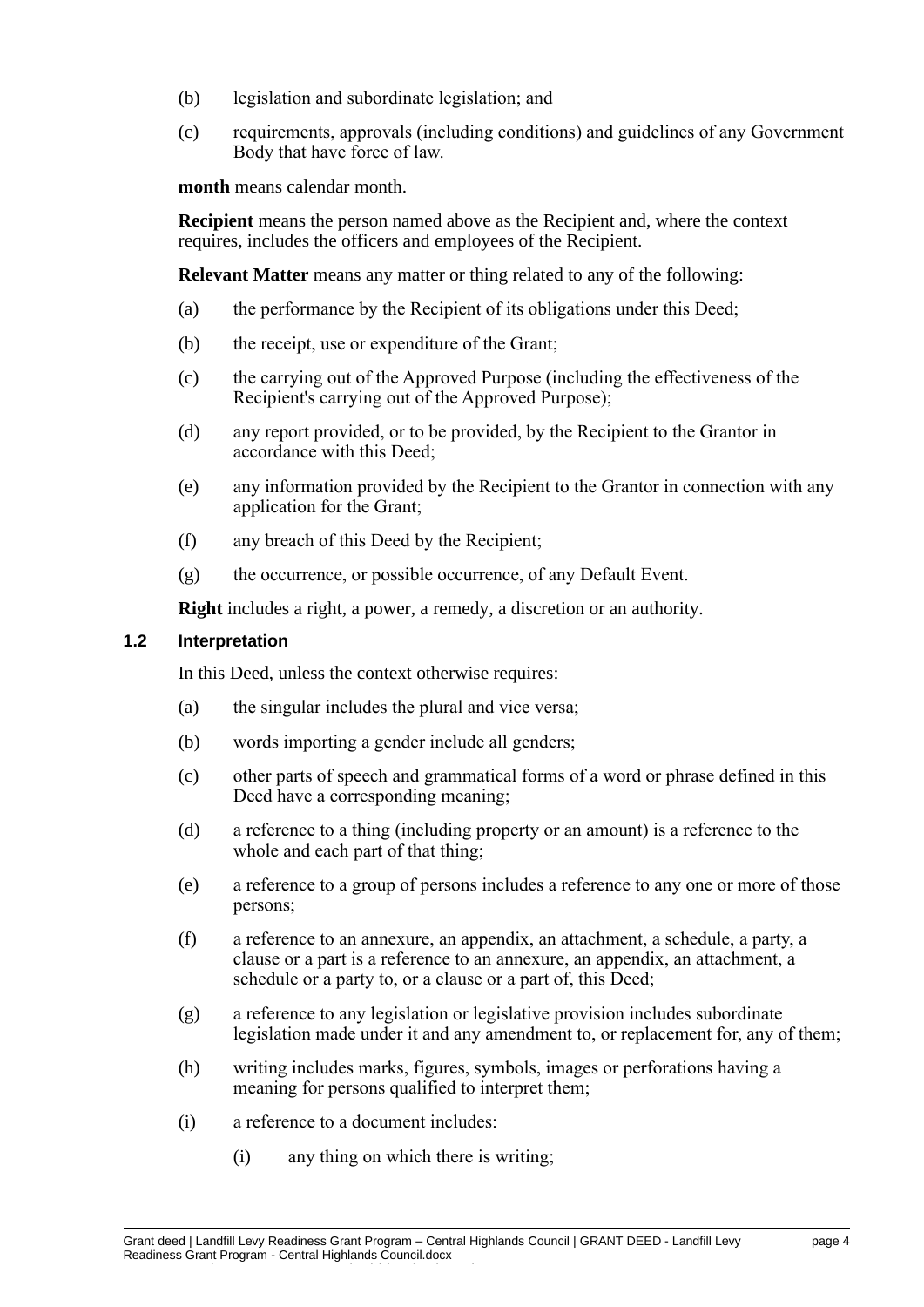- (ii) any thing from which sounds, images or writings can be reproduced with or without the aid of any thing else;
- (iii) an amendment or supplement to, or replacement or novation of, that document; or
- (iv) a map, plan, drawing or photograph;
- (j) a reference to an agreement includes an undertaking, deed, agreement or legally enforceable arrangement or understanding, whether or not in writing;
- (k) a reference to a 'person' includes a natural person, a partnership, a body corporate, a corporation sole, an association, a Government Body, or any other entity;
- (l) a reference to a party includes that party's executors, administrators, successors and permitted assigns and substitutes;
- (m) a reference to a Minister includes, as applicable, that Minister's predecessors and successors in office;
- (n) a reference to a Government Body or other body or organisation that has ceased to exist, or that has been renamed, reconstituted or replaced, or the powers or functions of which have been substantially transferred, is taken to refer respectively to the Government Body or other body or organisation as renamed or reconstituted, or established or formed in its place, or to which its powers or functions have been substantially transferred;
- (o) a reference to an office in a Government Body or other body or organisation includes any person acting in that office, and if the office is vacant, the person who for the time being is substantially responsible for the exercise of the duties, functions or powers of that office;
- (p) mentioning any thing after the words 'includes', 'included' or 'including' does not limit the meaning of any thing mentioned before those words;
- (q) a reference to a day is to be interpreted as the period of time in Tasmania commencing at midnight and ending 24 hours later;
- (r) reference to a time or date in connection with the performance of an obligation by a party is a reference to the time or date in Hobart, Tasmania, even if the obligation is to be performed elsewhere; and
- (s) references to '\$' and 'dollars' are to Australian dollars.

### <span id="page-7-0"></span>**1.3 Headings**

Headings are included for convenience only and do not affect the interpretation of this Deed.

#### <span id="page-7-1"></span>**1.4 No rule of construction applies to disadvantage party**

In relation to the interpretation of this Deed, no rule of construction is to apply to the disadvantage of a party because that party was responsible for the preparation of this Deed or any part of it.

#### <span id="page-7-2"></span>**1.5 Information Table**

- (a) An Item that has not been completed will be taken to be 'not applicable'.
- (b) Unless the context otherwise requires, expressions defined in the Information Table have the same meanings when used in other parts of this Deed.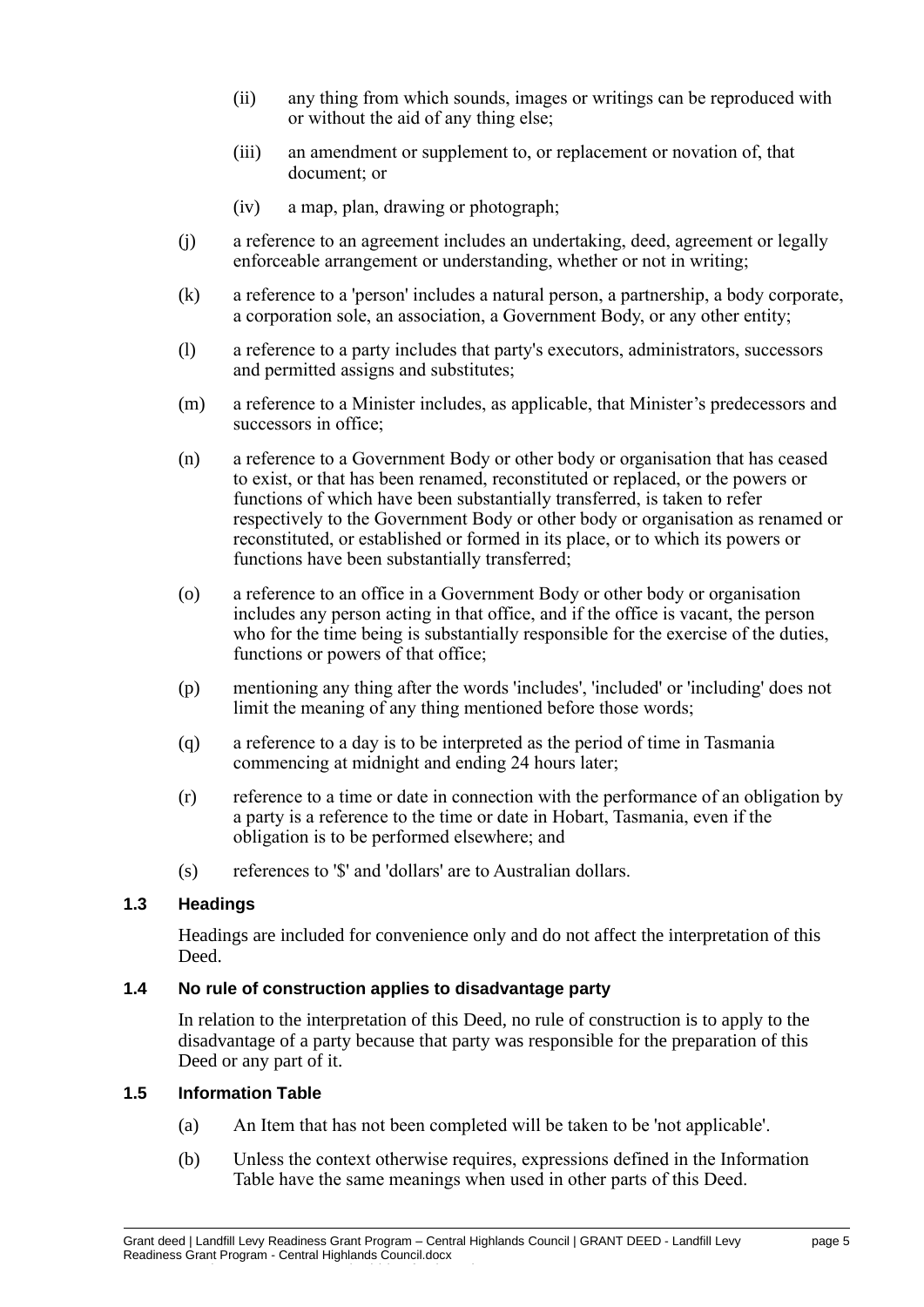### <span id="page-8-0"></span>**2 Grant**

### <span id="page-8-1"></span>**2.1 Agreement to provide Grant**

Subject to the terms of this Deed, the Grantor will provide to the Recipient the monetary grant set out in Item 2 for use by the Recipient for the Approved Purpose in accordance with this Deed.

### <span id="page-8-2"></span>**2.2 Acknowledgments**

The Recipient acknowledges and agrees that:

- (a) the Grantor's financial assistance to the Recipient in respect of the Approved Purpose is limited to the Grant;
- (b) nothing in this Deed requires the Grantor to provide any further financial assistance to the Recipient in respect of the Approved Purpose; and
- (c) the Grantor is not responsible for any liabilities incurred by the Recipient, or any obligations entered into by the Recipient, as a result of or arising out of, the Recipient's obligations under this Deed or in respect of the Approved Purpose.

### <span id="page-8-3"></span>**3 Payment of Grant to Recipient**

### <span id="page-8-4"></span>**3.1 Method of Grant payment**

Subject to clause 3.2, the Grantor will pay the Grant to the Recipient in the manner specified in Item 3. If no method of payment is specified in Item 3, the method of payment will be as determined by the Grantor.

### <span id="page-8-5"></span>**3.2 Conditions affecting Grant payment**

- (a) (**Conditions precedent**): If Item 4 includes any conditions precedent to the payment of the Grant, then the obligation of the Grantor to pay the Grant or part of the Grant is subject to the prior and continuing satisfaction of those conditions precedent (except for any of those conditions precedent waived in writing by the Grantor).
- (b) (**Default Events**): The Grantor is not required to pay the Grant (or if the Grant is payable by instalments, any instalment of the Grant) to the Recipient if a Default Event has occurred and has not been remedied to the satisfaction of the Grantor.
- (c) (**Requirement for tax invoice**): If the Grant, or any instalment of the Grant, is subject to GST, the Grantor is not required to pay the Grant (or the relevant instalment) until the Grantor has received from the Recipient a correctly rendered tax invoice in accordance with clause 11.

### <span id="page-8-6"></span>**4 Application of Grant and related matters**

### <span id="page-8-7"></span>**4.1 Application of Grant for Approved Purpose**

- (a) The Recipient must only use the Grant to undertake the Approved Purpose.
- (b) The Recipient must not change the Approved Purpose without the prior written approval of the Grantor, which approval may be given or withheld in the Grantor's absolute discretion.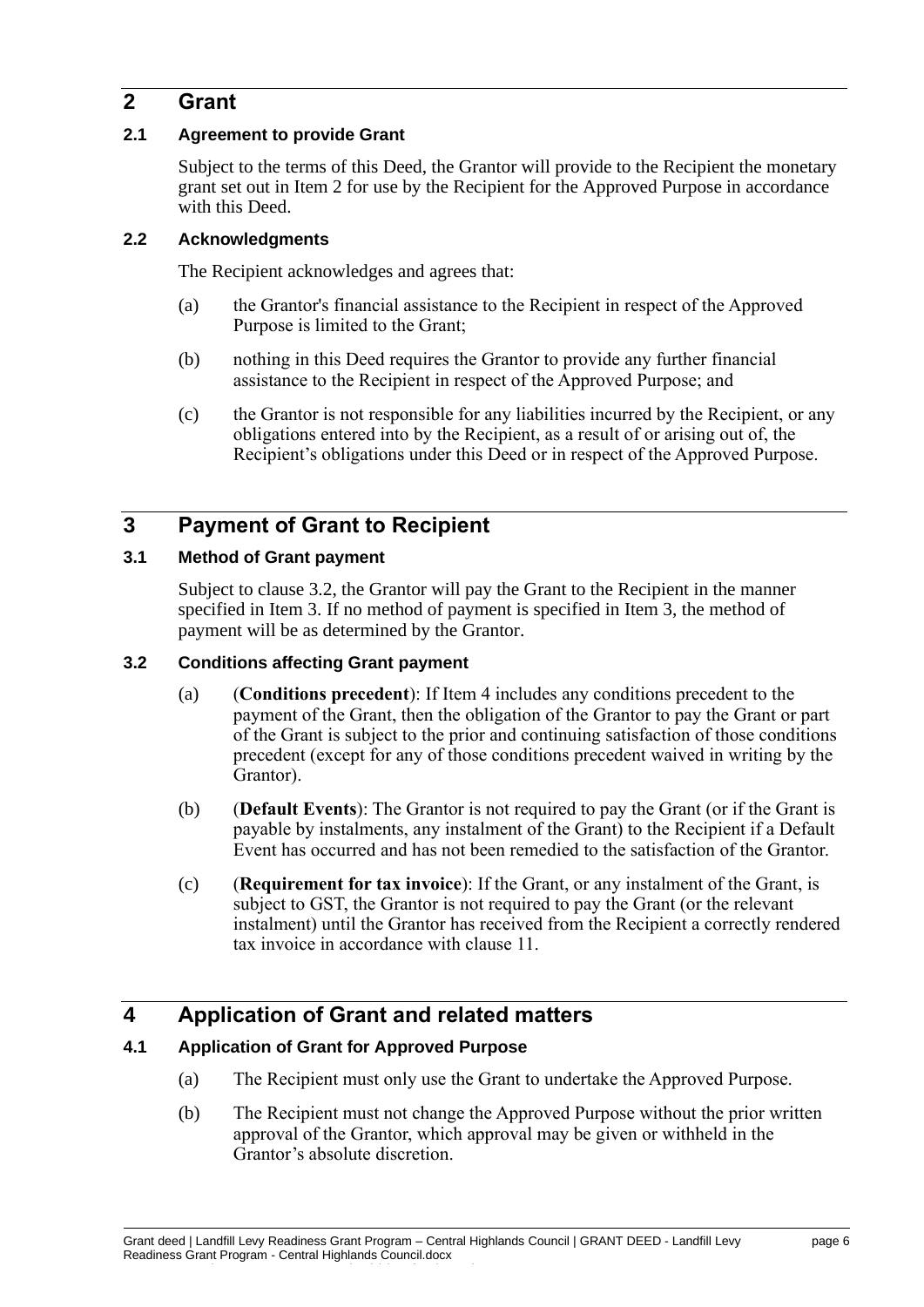(c) The Recipient must undertake the Approved Purpose exercising reasonable skill, care and attention.

### <span id="page-9-0"></span>**4.2 Commencement of Approved Purpose**

The Recipient must substantially commence (to the Grantor's satisfaction) the Approved Purpose by the date shown in Item 5 or such later date, if any, approved in writing by the Grantor.

### <span id="page-9-1"></span>**4.3 Completion of Approved Purpose**

The Recipient must complete the Approved Purpose by the date shown in Item 6 or such later date, if any, approved in writing by the Grantor.

### <span id="page-9-2"></span>**4.4 Compliance with Law**

The Recipient must comply with all applicable Laws in expending the Grant and in carrying out the Approved Purpose.

#### <span id="page-9-3"></span>**4.5 Financial records**

- (a) The Recipient must keep and maintain proper accounts, records and financial statements showing, the receipt, use and expenditure of the Grant and the carrying out of the Approved Purpose.
- (b) The Recipient's financial statements must show, as separate items, the receipt, use and expenditure of the Grant.
- (c) The Recipient must allow the Auditor-General of Tasmania (or his or her nominee) to audit, inspect, and to take copies of, the Recipient's accounts, records and financial statements relating to the receipt, use and expenditure of the Grant.

### <span id="page-9-4"></span>**4.6 Notice by Recipient of adverse matters**

The Recipient must immediately notify the Grantor in writing of:

- (a) the occurrence of any matter, event or thing, occurring after the date of this Deed, that adversely affects or materially delays the Recipient carrying out the Approved Purpose in accordance with, or the performance by the Recipient of its obligations under, this Deed;
- (b) any breach of this Deed by the Recipient; or
- (c) the occurrence of any Default Event.

### <span id="page-9-5"></span>**5 Publicity concerning Grant and Approved Purpose**

The Recipient must include in any correspondence, promotional material, public (including media) announcement, advertising material, or other publication concerning the Approved Purpose, an acknowledgement that the Approved Purpose is assisted by a grant from the Grantor. The acknowledgement must be in a form and substance approved in writing by the Grantor.

### <span id="page-9-6"></span>**6 Repayment of Grant by Recipient**

### <span id="page-9-7"></span>**6.1 Repayment obligation**

The Recipient must repay to the Grantor on demand in writing by the Grantor: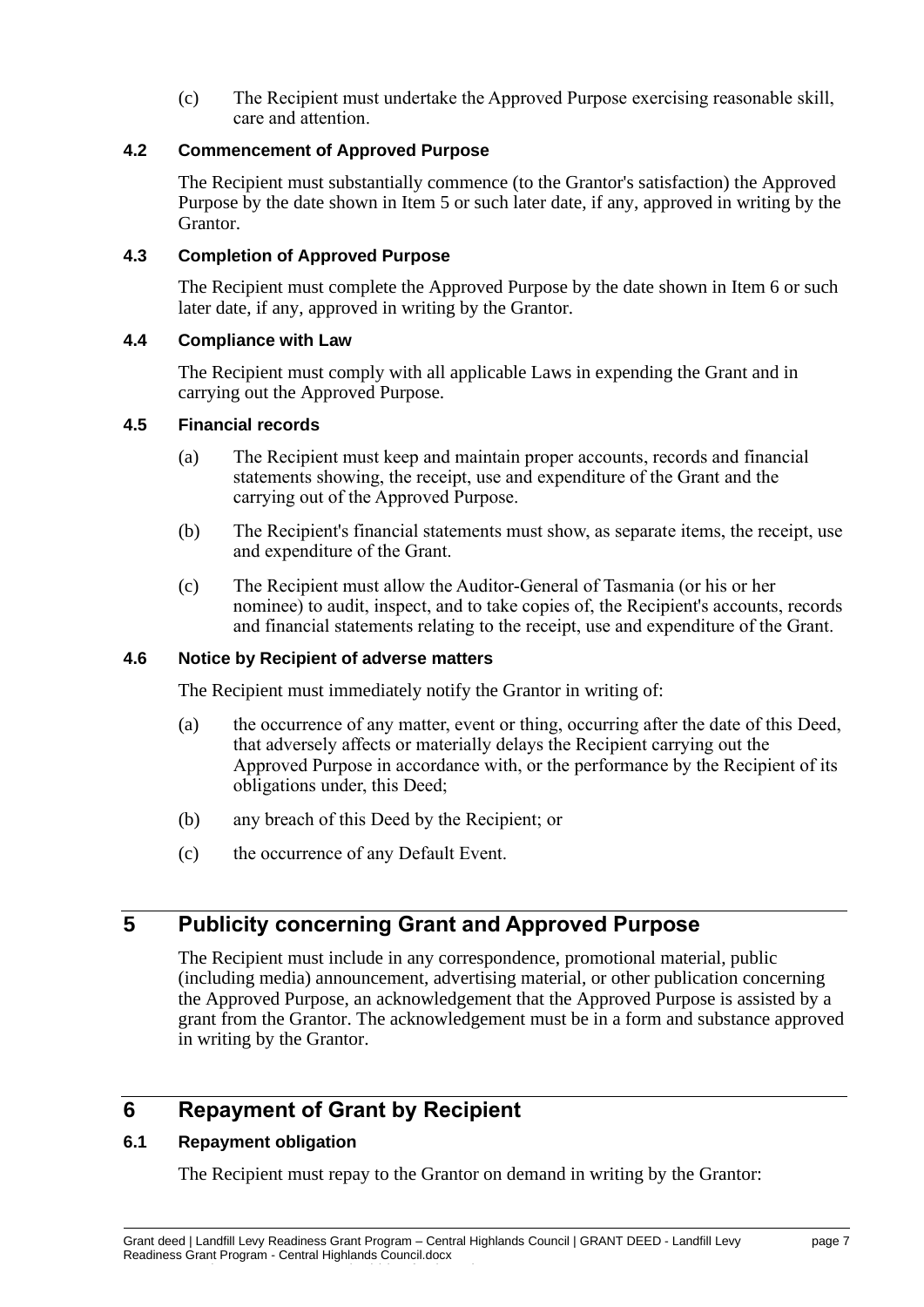- (a) any part of the Grant that is not required by the Recipient to carry out the Approved Purpose;
- (b) any part of the Grant that is used by the Recipient for a purpose that is not an Approved Purpose; and
- (c) the Grant (or such part of the Grant as may be determined by the Grantor in its absolute discretion) if:
	- (i) the Recipient does not complete the Approved Purpose by the date shown in Item  $\overline{6}$  or such later date, if any, approved in writing by the Grantor;
	- (ii) this Deed is terminated by the Grantor in accordance with clause 9; or
	- (iii) a Default Event occurs.

### <span id="page-10-0"></span>**7 Review, monitoring, audit, reports and related matters**

### <span id="page-10-1"></span>**7.1 Review, monitoring or audit of Relevant Matters**

The Grantor may from time to time review, monitor or audit any Relevant Matter. The Recipient must in connection with any such review, monitoring or audit by the Grantor comply with any reasonable directions of the Grantor.

#### <span id="page-10-2"></span>**7.2 Reporting**

- (a) The Recipient must provide to the Grantor the reports and other documents (if any) specified in Item 7.
- (b) The Recipient must provide to the Grantor such other reports and documents as required by the Grantor from time to time in connection with any Relevant Matter. Unless otherwise stated in Item 7, nothing in that Item limits the reports or frequency of reports that the Grantor may require under this clause 7.2(b).

### <span id="page-10-3"></span>**8 Representations and warranties**

### <span id="page-10-4"></span>**8.1 Warranties**

The Recipient represents and warrants to the Grantor that all information given, and each statement made, to the Grantor by the Recipient or its agents concerning any application for the Grant, is true, correct and not misleading in any way.

#### <span id="page-10-5"></span>**8.2 No reliance by the Recipient**

The Recipient acknowledges that it has not entered into this Deed in reliance on any representation, warranty, promise, statement or undertaking made by the Grantor or any person on behalf of the Grantor.

### <span id="page-10-6"></span>**9 Default Events and termination**

### <span id="page-10-7"></span>**9.1 Default Events**

Each of the following events is a Default Event for the purposes of this Deed:

(a) (**Breach not capable of being remedied**): If the Recipient breaches any of its obligations under this Deed and the breach is not capable of being remedied.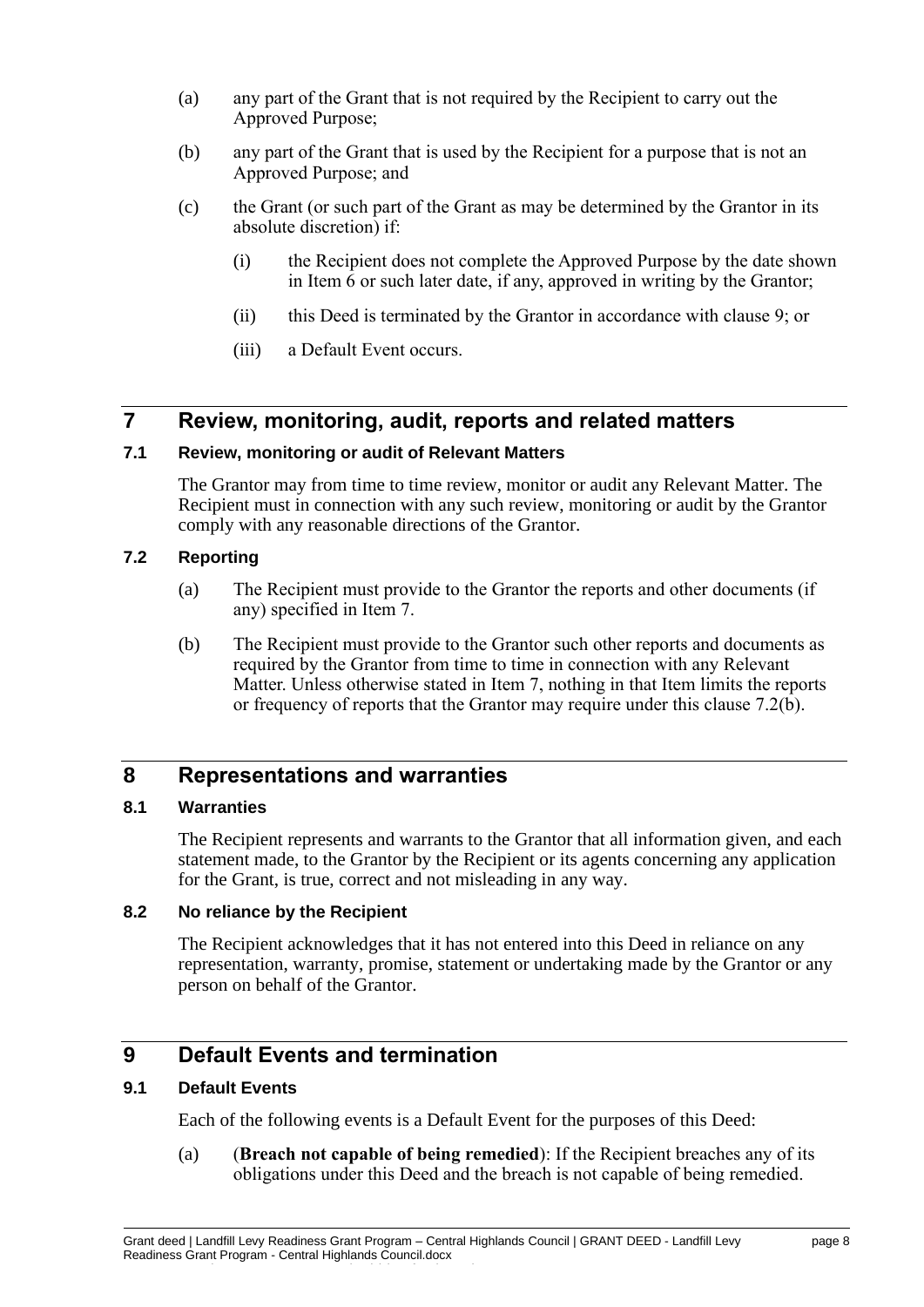### (b) (**Failure to remedy breach**): If:

- (i) the Recipient breaches any of its obligations under this Deed;
- (ii) the breach is capable of being remedied; and
- (iii) the Recipient fails to remedy the breach within the period (being a period of not less than five Business Days) specified by the Grantor in a notice given to the Recipient detailing the breach.
- (c) (**Repudiation**): If the Recipient repudiates this Deed.
- (d) (**Natural person**): If the Recipient is a natural person, at any time before the Recipient has performed all of its obligations under this Deed, the Recipient:
	- (i) dies;
	- (ii) becomes an insolvent under administration (as defined in section 9 of the *Corporations Act 2001* (Cwlth)), or any action is taken which could result in that event; or
	- (iii) ceases to be of full legal capacity.
- (e) (**Body corporate related events**): If the Recipient is a body corporate, at any time before the Recipient has performed all of its obligations under this Deed:
	- (i) the Recipient becomes an externally administered body corporate (as defined in section 9 of the *Corporations Act 2001* (Cwlth));
	- (ii) the Recipient is dissolved, wound-up or its registration is cancelled;
	- (iii) any process or action is commenced or taken which could lead to an event mentioned in clause 9.1(e)(ii); or
	- (iv) in the opinion of an Authorised Officer for the Grantor, the corporate governance or administration of the Recipient is materially deficient or unsatisfactory.
- (f) (**Representation**): If any representation or warranty by the Recipient in this Deed is untrue, false or misleading when made or repeated.

### <span id="page-11-0"></span>**9.2 Termination - Default Events**

In addition to any other Rights, if a Default Event occurs, the Grantor may terminate this Deed by notice in writing to the Recipient. The termination takes effect when the Grantor's notice is taken to have been received by the Recipient in accordance with clause 12.3 (or any later date specified in the notice).

### <span id="page-11-1"></span>**10 Special terms and conditions**

- (a) The special terms and conditions (if any) in Item 8 form part of this Deed.
- (b) If there is any inconsistency between the special terms and conditions in Item 8 and another provision of this Deed, the special terms and conditions override the other provision to the extent of the inconsistency.
- (c) A special term or condition in Item 8 is taken not to be inconsistent with another provision of this Deed if the special term or condition and the other provision of this Deed are both capable of being complied with.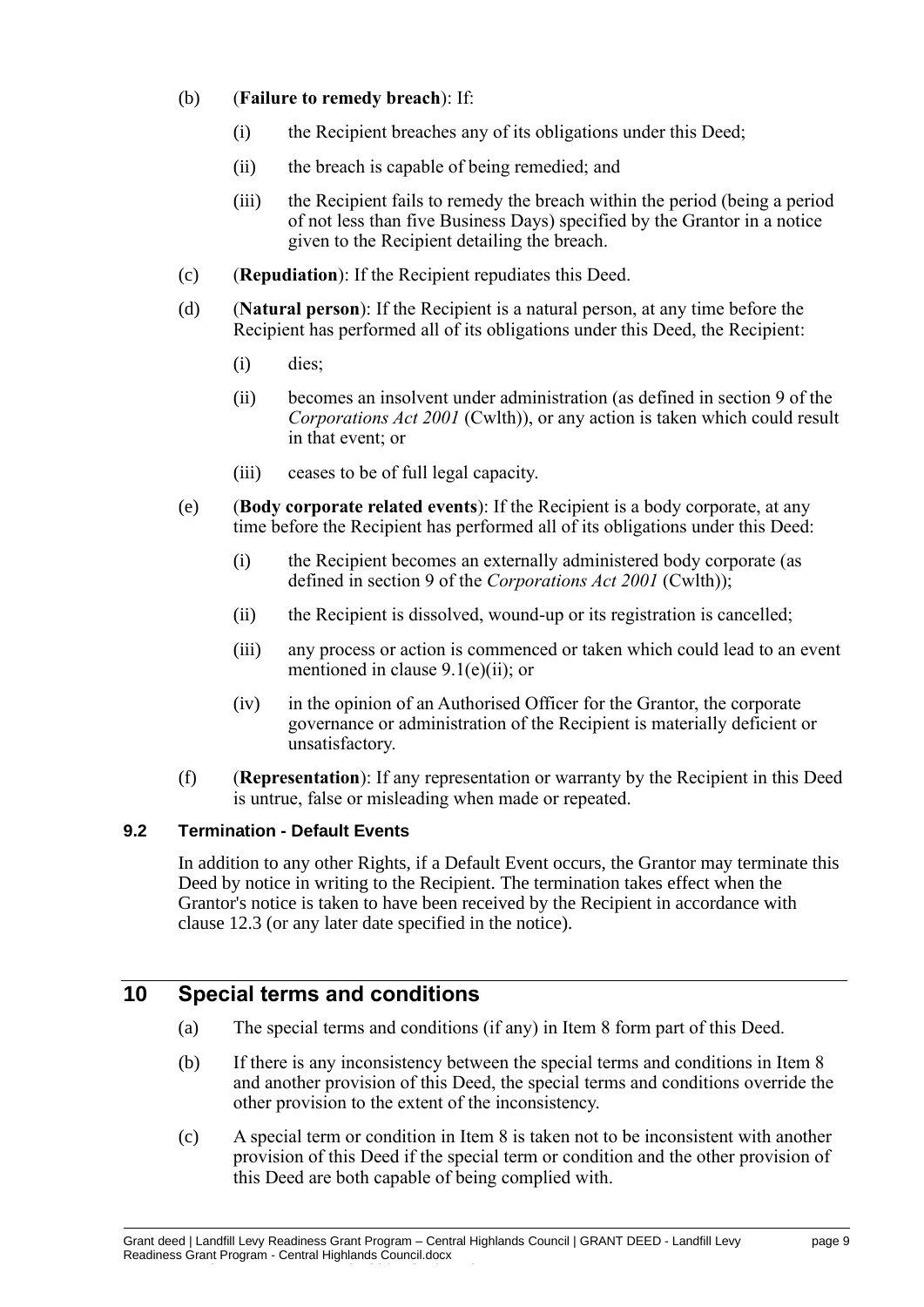(d) To avoid doubt and without limiting the operation of clause [13.14,](#page-15-8) any Right contained in Item 8 is in addition to any other Rights provided for in this Deed or at Law.

### <span id="page-12-3"></span><span id="page-12-0"></span>**11 GST**

- (a) Unless otherwise stated in this Deed, all amounts payable by one party to another party are exclusive of GST.
- <span id="page-12-4"></span>(b) If GST is imposed or payable on any supply made by a party under this Deed, the recipient of the supply must pay to the supplier, in addition to the GST exclusive consideration for that supply, an additional amount equal to the GST exclusive consideration multiplied by the prevailing GST rate. The additional amount is payable at the same time and in the same manner as the consideration for the supply.
- (c) A party that makes a taxable supply under this Deed must provide a valid tax invoice to the recipient of the supply.
- (d) A party's right to payment under clause [11](#page-12-3)[\(b\)](#page-12-4) is subject to a valid tax invoice being delivered to the party liable to pay for the taxable supply.
- (e) If the consideration for a supply under this Deed is a payment or reimbursement for, or contribution to, any expense or liability incurred by the supplier to a third party, the amount to be paid, reimbursed or contributed in respect of the expense or liability will be the amount of the expense or liability net of any input tax credit to which the supplier is entitled in respect of the expense or liability.
- (f) Where any amount payable under this Deed is paid by being set-off against another amount, each amount must be calculated in accordance with this clause [11](#page-12-3) as if it were an actual payment made pursuant to this Deed.
- (g) Unless the context otherwise requires, expressions used in this clause [11](#page-12-3) that are defined in the GST Laws have the meanings given to those expressions in the GST Laws.

### <span id="page-12-1"></span>**12 Notices**

### <span id="page-12-5"></span><span id="page-12-2"></span>**12.1 Notice requirements**

- (a) A notice, certificate, consent, application, waiver or other communication (each a **Notice**) under this Deed must be:
	- (i) in legible writing in the English language;
	- (ii) subject to clauses [12.1](#page-12-5)[\(b\)](#page-13-4) and 12.1[\(c\),](#page-13-5) signed by or on behalf of the sender or by a lawyer for the sender;
	- (iii) marked for the attention of the person or position (if any) specified in the Details applicable to the intended recipient of the Notice or, if the intended recipient has notified otherwise, marked for attention in the way last notified; and
	- (iv) left or sent in accordance with clause [12.2.](#page-13-6)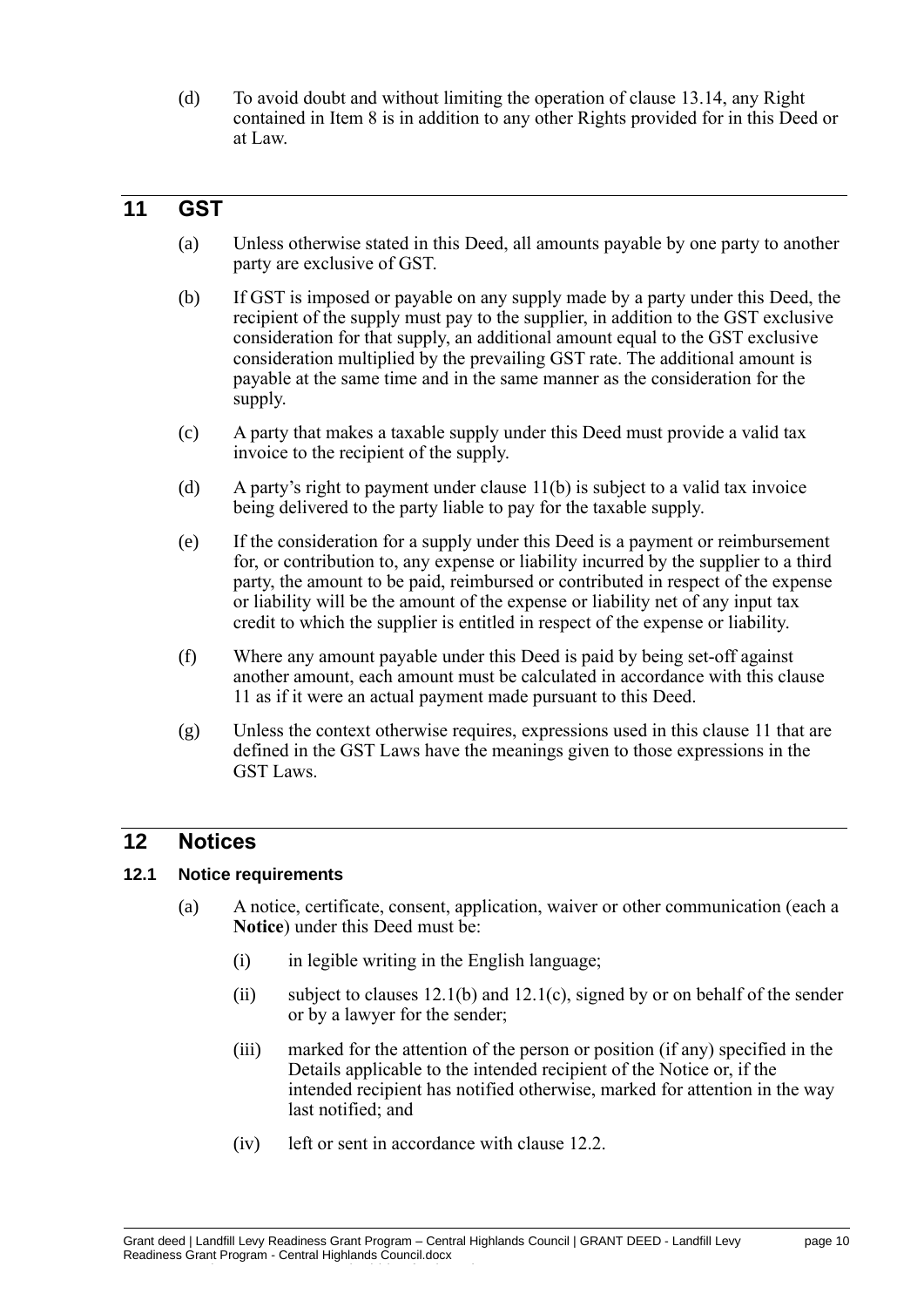- <span id="page-13-4"></span>(b) A printed or copy signature is sufficient for the purposes of sending any Notice by facsimile.
- <span id="page-13-5"></span>(c) A Notice sent by email is taken to have been signed by the sender.
- (d) A Notice must not be given orally.

### <span id="page-13-6"></span><span id="page-13-0"></span>**12.2 Method and address for delivery**

- (a) Subject to clause [12.2](#page-13-6)[\(b\),](#page-13-7) a Notice must be:
	- (i) left at the intended recipient's address set out in the Details;
	- (ii) sent by prepaid ordinary mail (or prepaid airmail, if from one country to another country) to the intended recipient's address set out in the Details;
	- (iii) sent by facsimile to the intended recipient's facsimile number (if any) set out in the Details; or
	- (iv) sent by email to the intended recipient's email address (if any) set out in the Details.
- <span id="page-13-7"></span>(b) If the intended recipient of a Notice has notified the sender of another address, facsimile number or email address for the purposes of receiving Notices, then subsequent Notices to that intended recipient must be left at or sent to the address, facsimile number or email address (as applicable) last notified by that intended recipient.

### <span id="page-13-10"></span><span id="page-13-8"></span><span id="page-13-1"></span>**12.3 Time of receipt**

- (a) Subject to clause [12.3](#page-13-8)[\(b\),](#page-13-9) a Notice is taken to have been received by the intended recipient:
	- (i) if left at the intended recipient's address, at the time of delivery;
	- (ii) if sent by prepaid ordinary mail, on the third Business Day after the day of posting, or if sent by prepaid airmail from one country to another country, on the tenth Business Day after the day of posting;
	- (iii) if sent by facsimile, at the time shown in the transmission report as the time when the whole Notice was sent; and
	- (iv) if sent by email, four hours after the time the email was sent (as recorded by the device from which the email was sent) provided that the sender has not received an automated message that the email has not been delivered.
- <span id="page-13-9"></span>(b) If a Notice is received by a recipient on a day that is not a Business Day or after 4.00pm on a Business Day, the Notice is taken to be received at 9.00am on the next Business Day.
- (c) A Notice is effective from the time it is taken to have been received in accordance with clauses [12.3](#page-13-8)[\(a\)](#page-13-10) and [12.3](#page-13-8)[\(b\)](#page-13-9) (unless a later time is specified in the Notice, in which case the notice takes effect from that time).

### <span id="page-13-2"></span>**13 Miscellaneous**

### <span id="page-13-3"></span>**13.1 Governing law**

This Deed is governed by the Laws applying in Tasmania.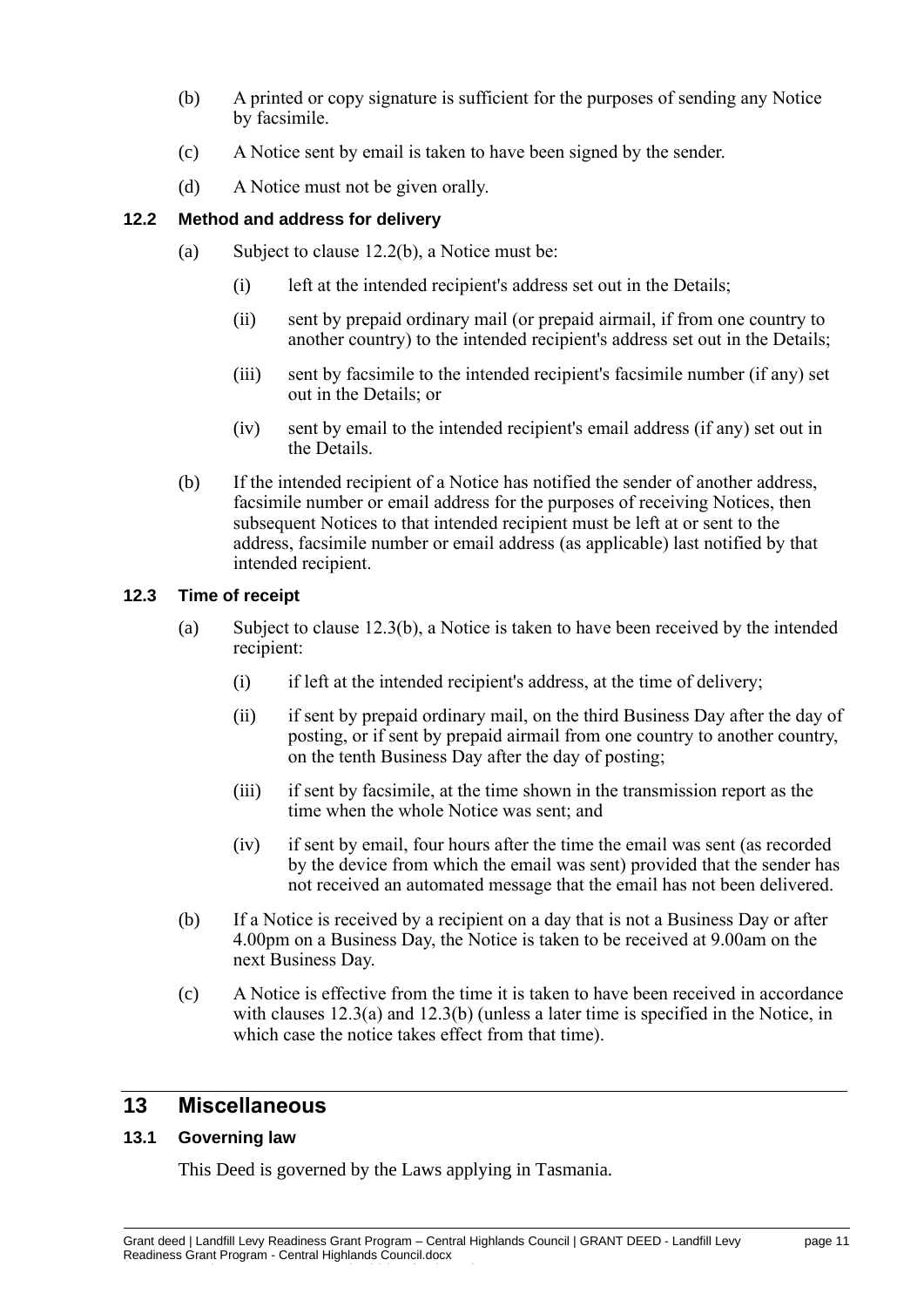### <span id="page-14-0"></span>**13.2 Dispute jurisdiction**

The parties submit to the non-exclusive jurisdiction of courts with jurisdiction in Tasmania, and any courts that may hear appeals from those courts, in respect of any proceedings in connection with this Deed.

### <span id="page-14-1"></span>**13.3 Entire agreement clause**

- (a) This Deed forms the entire agreement of the parties in respect of its subject matter. The only enforceable obligations of the parties in relation to the subject matter of this Deed are those that arise out of the provisions contained in this Deed. All prior agreements in relation to the subject matter of this Deed are merged in and superseded by this Deed unless expressly incorporated in this Deed as an annexure, an appendix, an attachment or by reference.
- (b) Nothing in clause 13.3(a) affects the Grantor's Rights in connection with this Deed in relation to any information given, or statement made, to the Grantor by the Recipient, it employees or agents concerning any application for the Grant.

### <span id="page-14-2"></span>**13.4 Liability**

An obligation of, or a representation, a warranty or an indemnity by, two or more parties (including where two or more persons are included in the same defined term) under or in respect of this Deed, binds them jointly and each of them severally.

#### <span id="page-14-3"></span>**13.5 Benefit**

An obligation, a representation, a warranty or an indemnity in favour of two or more parties (including where two or more persons are included in the same defined term) is for the benefit of them jointly and each of them severally.

### <span id="page-14-4"></span>**13.6 Severance**

If a provision of this Deed is or at any time becomes illegal, prohibited, void or unenforceable for any reason, that provision is severed from this Deed and the remaining provisions of this Deed:

- (a) continue to be enforceable; and
- (b) are to be construed with such additions, deletions and modifications of language as are necessary to give effect to the remaining provisions of this Deed.

#### <span id="page-14-5"></span>**13.7 Counterparts**

- (a) This Deed may be entered into in any number of counterparts.
- (b) A party may execute this Deed by signing any counterpart.
- (c) All counterparts, taken together, constitute one instrument.

#### <span id="page-14-6"></span>**13.8 Further assurance**

The parties agree to do or cause to be done all such acts, matters and things (including, as applicable, passing resolutions and executing documents) as are necessary or reasonably required to give full force and effect to this Deed.

#### <span id="page-14-7"></span>**13.9 No partnership or agency**

- (a) Nothing contained or implied in this Deed will:
	- (i) constitute, or be taken to constitute, a party to be the partner, agent or legal representative of another party for any purpose;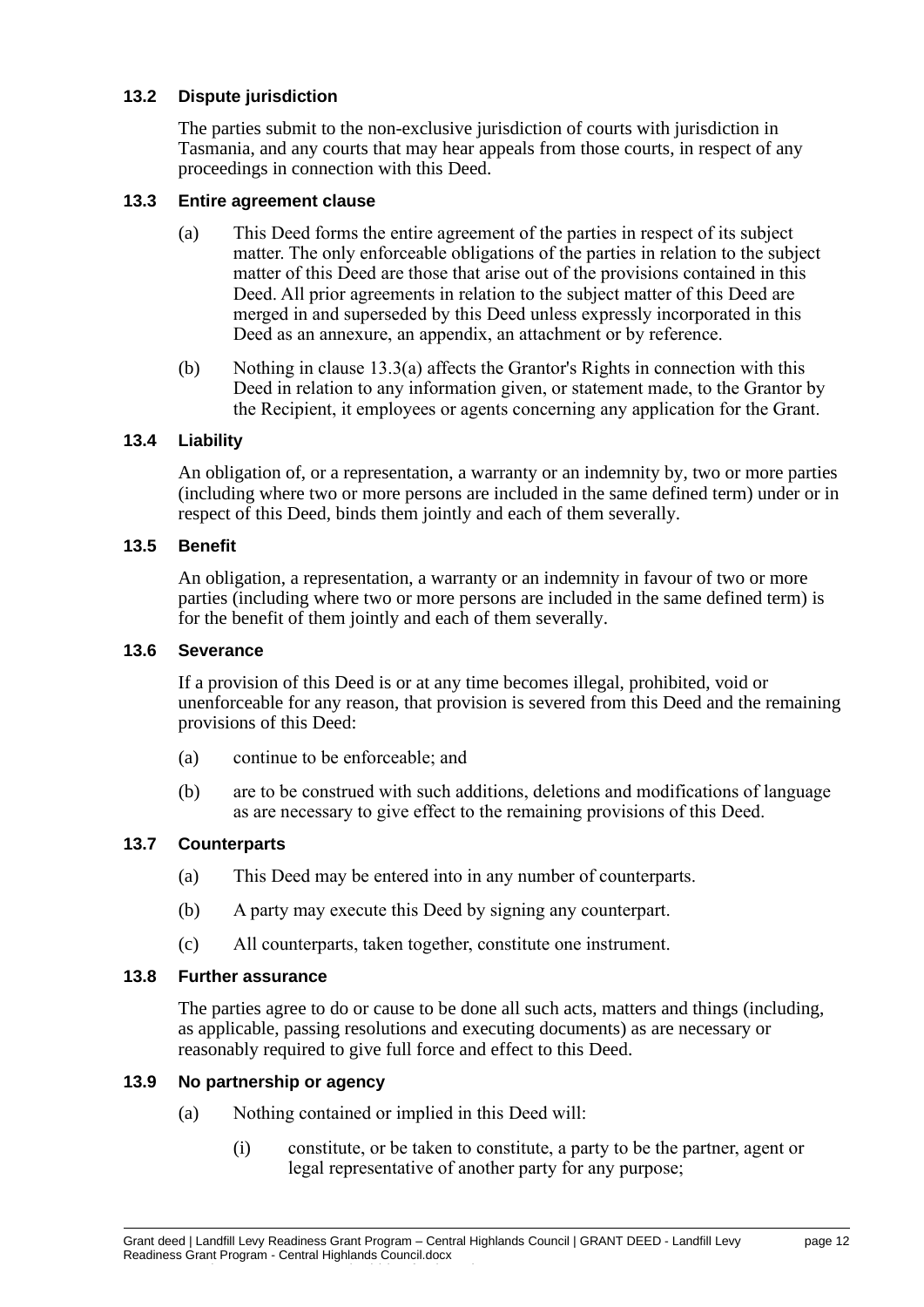- (ii) create, or be taken to create, a partnership or joint venture; or
- (iii) create, or be taken to create, an agency or trust.
- (b) The Recipient must not represent or hold itself out to be a partner, joint venturer, agent or representative of the Grantor.

### <span id="page-15-0"></span>**13.10 Legal costs**

Each party must bear their own costs in preparing and negotiating this Deed.

#### <span id="page-15-1"></span>**13.11 Amendment**

This Deed may only be amended or supplemented in writing signed by the parties.

### <span id="page-15-2"></span>**13.12 Waiver**

- (a) A failure or delay in exercising a Right does not operate as a waiver of that Right.
- (b) A single or partial exercise of a Right does not preclude any other exercise of that Right or the exercise of any other Right.
- (c) A Right may only be waived in writing, signed by the party to be bound by the waiver. Unless expressly stated otherwise, a waiver of a Right is effective only in the specific instance and for the specific purpose for which it was given.

#### <span id="page-15-3"></span>**13.13 Successors and assigns**

This Deed is binding on and benefits each party and, unless repugnant to the sense or context, their respective administrators, personal representatives, successors and permitted assigns.

### <span id="page-15-8"></span><span id="page-15-4"></span>**13.14 Rights cumulative**

Each Right of the Grantor provided for in this Deed:

- (a) operates independently of any other Right of the Grantor provided for in this Deed; and
- (b) is cumulative with, and does not exclude or limit, any other Right of the Grantor, whether at Law or pursuant to any other agreement, deed or document.

### <span id="page-15-5"></span>**13.15 Set-off**

The Grantor may set-off against any moneys payable by the Grantor to the Recipient under this Deed any debt or other moneys from time to time due and owing by the Recipient to the Grantor. This right of set-off does not limit or affect any other right of set-off available to the Grantor.

#### <span id="page-15-6"></span>**13.16 No assignment**

The Recipient must not assign any of its Rights and obligations under this Deed except with the prior written consent of the Grantor.

### <span id="page-15-7"></span>**13.17 Disclosure**

- (a) Despite any confidentiality or intellectual property right subsisting in this Deed, a party may publish all or any part of this Deed without reference to another party.
- (b) Nothing in this clause derogates from a party's obligations under the *Personal Information Protection Act 2004* (Tas) or the *Privacy Act 1988* (Cwlth).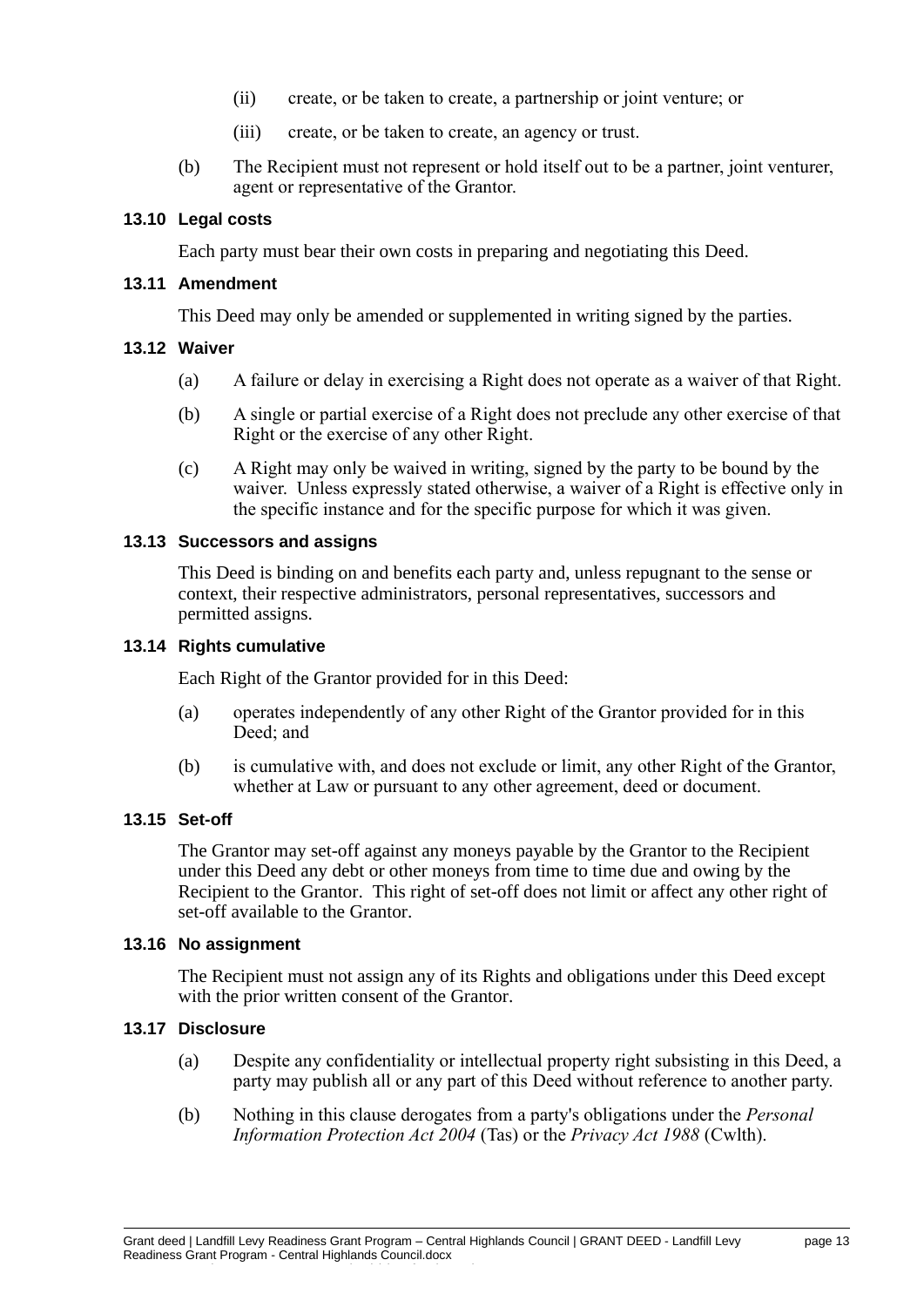### <span id="page-16-0"></span>**13.18 Determination**

Where the Grantor is required or entitled to form or hold an opinion or view under or in relation to this Deed, that opinion or view may be formed or held by an Authorised Officer for the Grantor. This clause does not limit any other way in which the Grantor may otherwise form or hold an opinion or view under or in relation to this Deed.

### <span id="page-16-1"></span>**13.19 Consent and approvals**

- (a) This clause applies to any consent or approval which the Recipient must obtain from the Grantor in accordance with this Deed. For the avoidance of doubt, this clause does not apply to any consent or approval to be given under any legislation.
- (b) A request for consent or approval must be made in writing.
- (c) A consent or approval for the purposes of this Deed is not effective unless given in writing.
- (d) A consent or approval may be given subject to reasonable conditions.
- (e) A Recipient must comply with any conditions subject to which the consent or approval is given. To the extent that the Recipient fails to comply with the condition, that failure is taken to be a breach of this Deed.

### <span id="page-16-2"></span>**13.20 Doctrine of merger**

The doctrine or principle of merger does not apply to this Deed or to anything done under or in connection with this Deed. Accordingly, no Right or obligation of a party is merged in any thing done pursuant to this Deed.

### <span id="page-16-3"></span>**13.21 No interference with executive duties or powers**

Nothing in this Deed is intended to prevent, is to be taken to prevent, or prevents, the free exercise by the Governor, by any member of the Executive Council, or by any Minister of the Crown, of any duties or authorities of his or her office. Any provision of this Deed that is inconsistent with this clause is of no legal effect to the extent of the inconsistency.

### <span id="page-16-5"></span><span id="page-16-4"></span>**13.22 Surviving provisions and termination**

- (a) The termination of this Deed does not affect or limit the operation or effect of clauses or parts of this Deed:
	- (i) that are expressed to survive the termination of this Deed;
	- (ii) that, at Law, survive the termination of this Deed; or
	- (iii) that are necessary to survive the termination of this Deed:
		- $(A)$  to give full force and effect to the parties' respective Rights, obligations and liabilities on or after the termination of this Deed;
		- (B) to enable a party to make, enforce or defend any claims related to this Deed; or
		- (C) to give full force and effect to the operation of clause [13.22](#page-16-5)[\(b\)](#page-16-6) or clause [13.22](#page-16-5)[\(c\).](#page-17-0)
- <span id="page-16-6"></span>(b) The termination of this Deed does not affect any claims related to, or any Rights, releases, obligations or liabilities accrued or incurred under, this Deed before the date on which this Deed is terminated.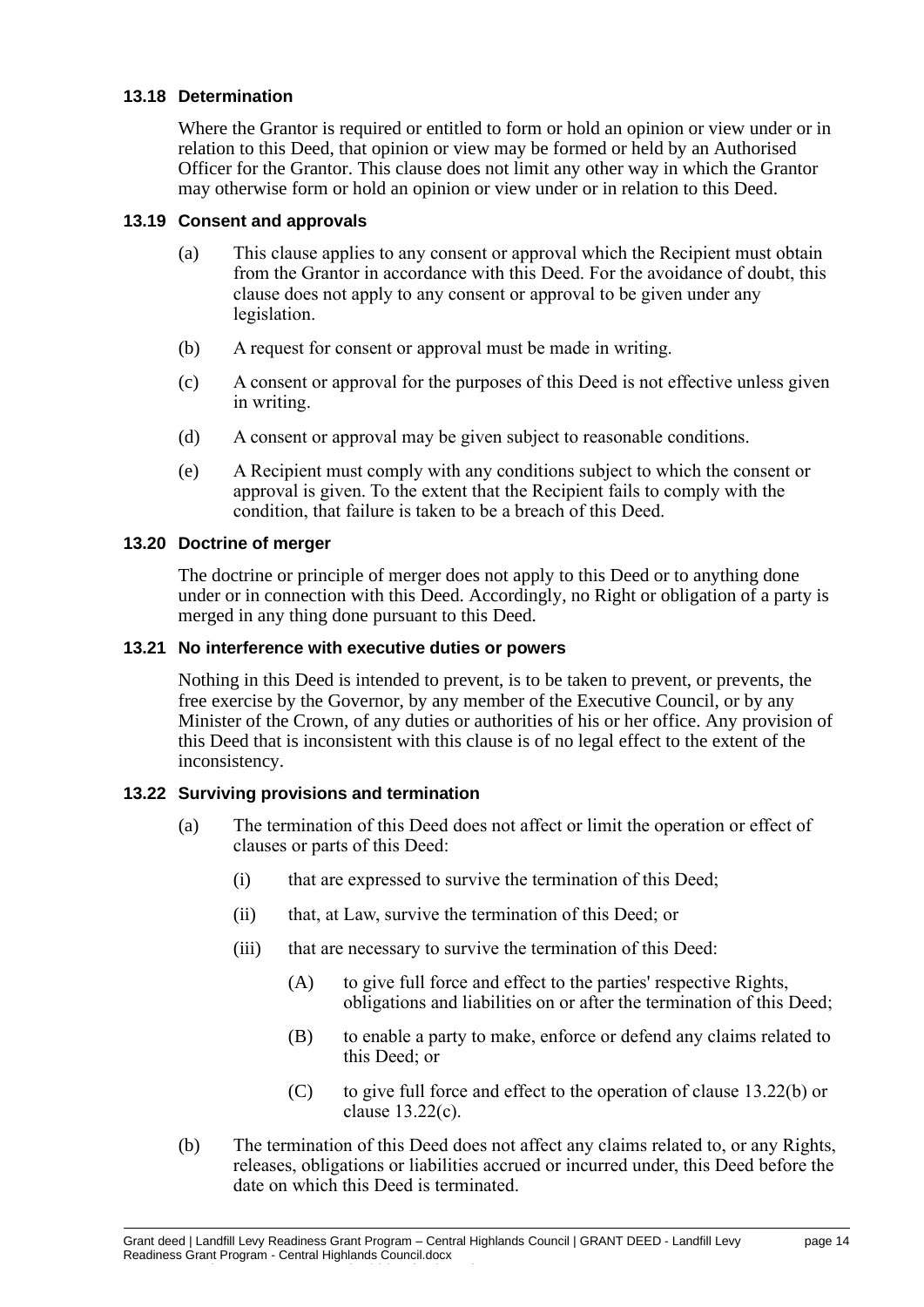<span id="page-17-0"></span>(c) Nothing in this clause [13.22](#page-16-5) affects or limits the operation of another provision of this Deed which gives a party Rights, or imposes obligations on a party, on or after the termination of this Deed.

**Executed** as a deed